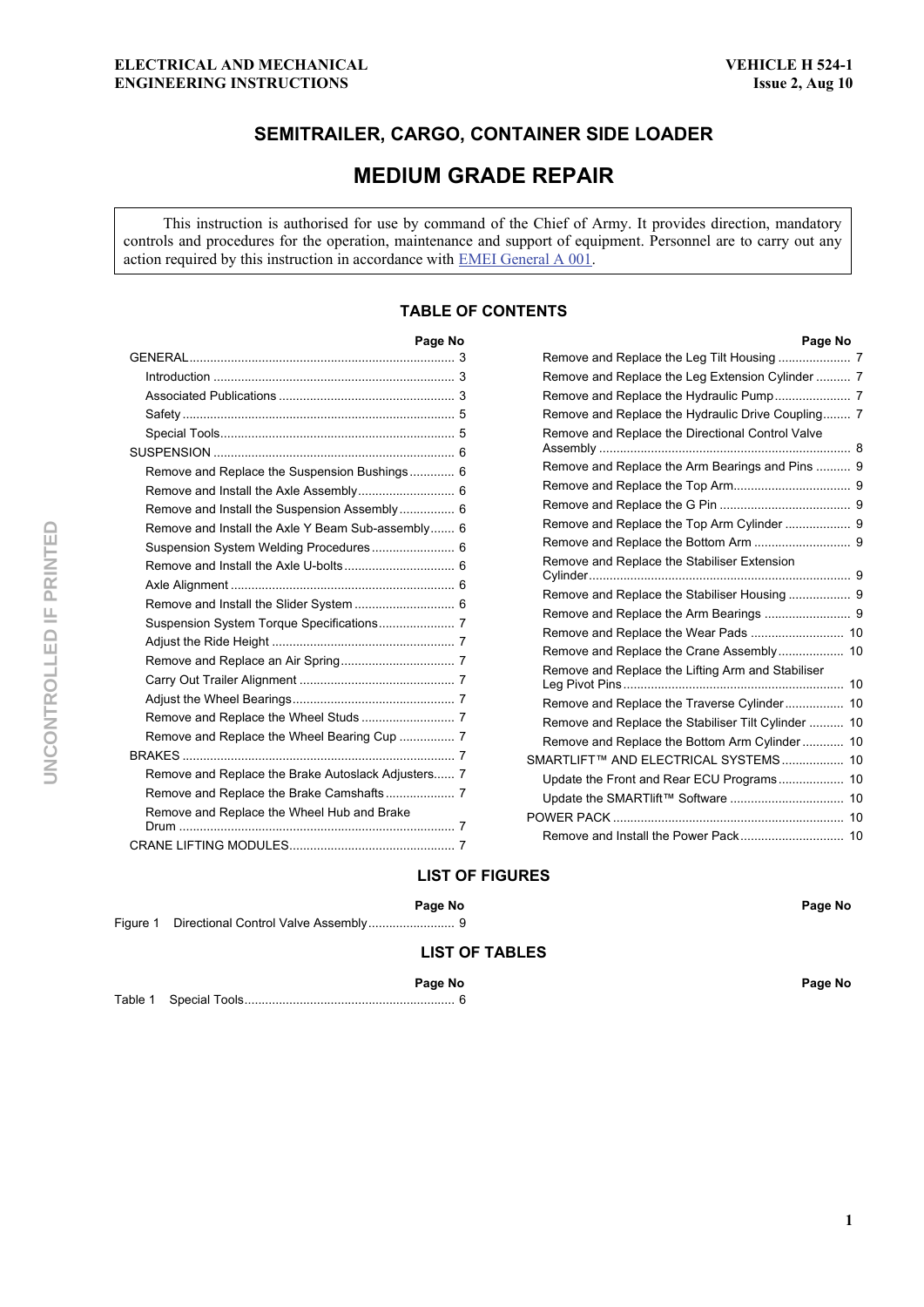# **Blank Page**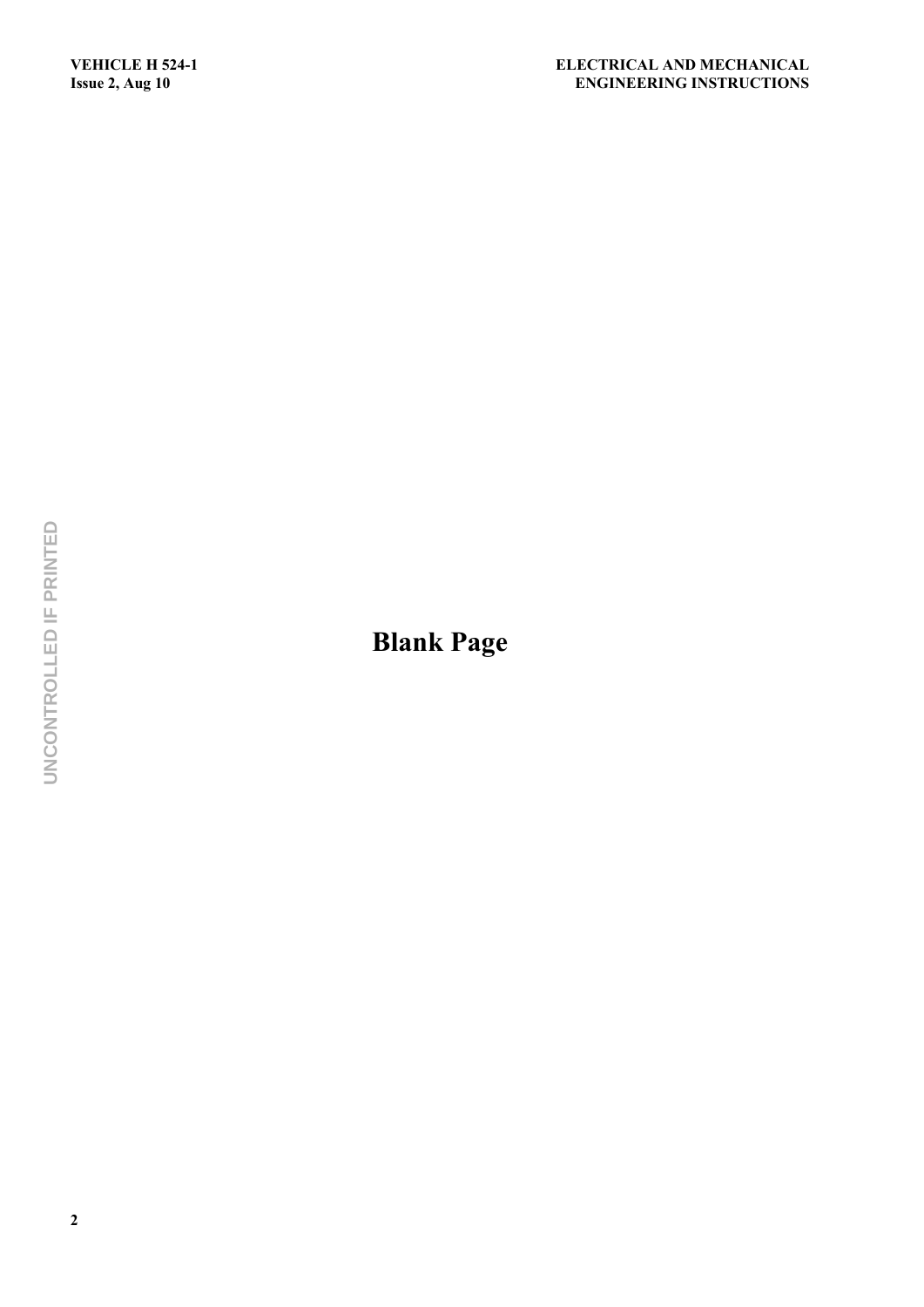# **GENERAL**

### **Introduction**

**1.** This EMEI details all Medium Grade Repair procedures for the Semitrailer, Cargo, Container Side Loader (MHE-CSL).

**2.** It is important that dirt and other foreign material is not allowed to enter exposed components during any repairs, the ingress of dirt into any system can cause immediate or premature failure. All exposed openings including hose tubes, metal lines and flanges should be closed using plastic plugs or covers. Do not use cloth or paper as plugs or covers as these materials can enter and contaminate systems.

**3.** Prior to disconnecting electrical connectors, hoses and fittings, remove clamps and ties as required. This is to prevent unnecessary stress and damage to parts.

**4.** Discard all used gaskets, seals, cotter pins, tab washers, key washers, lock washers, and any fastenings that should not be re-used based on their application.

**5.** Use only those oils and lubricants specified in **EMEI Vehicle H 529** – Servicing Instruction.

#### **Associated Publications**

- **6.** Reference may be necessary to the latest issue of the following documents:
	- **a.** EMEI Vehicle H 520 Semitrailer, Cargo, Container Side Loader Data Summary;
	- **b.** EMEI Vehicle H 523 Semitrailer, Cargo, Container Side Loader Light Grade Repair;
	- **c.** EMEI Vehicle H 523-1 Semitrailer, Cargo, Container Side Loader AOIS Decontamination;
	- **d.** EMEI Vehicle H 526 Semitrailer, Cargo, Container Side Loader Authority for Use;
	- **e.** EMEI Vehicle H 526-1 Semitrailer, Cargo, Container Side Loader Suspension Bushing Replacement;
	- **f.** EMEI Vehicle H 526-2 Semitrailer, Cargo, Container Side Loader Suspension Installation;
	- **g.** EMEI Vehicle H 526-3 Semitrailer, Cargo, Container Side Loader Suspension System Maintenance;
	- **h.** EMEI Vehicle H 526-4 Semitrailer, Cargo, Container Side Loader Suspension Alignment Procedure;
	- **i.** EMEI Vehicle H 526-5 Semitrailer, Cargo, Container Side Loader Suspension Torque Specifications;
	- **j.** EMEI Vehicle H 526-6 Semitrailer, Cargo, Container Side Loader York Axle Service Manual;
	- **k.** EMEI Vehicle H 526-7 Semitrailer, Cargo, Container Side Loader Meritor Axle and Brake Service Manual;
	- **l.** EMEI Vehicle H 526-8 Semitrailer, Cargo, Container Side Loader Kubota Workshop Manual;
	- **m.** EMEI Vehicle H 526-9 Semitrailer, Cargo, Container Side Loader Hetronic Operating Instructions;
	- **n.** EMEI Vehicle H 526-10 Semitrailer, Cargo, Container Side Loader Hydraulic Parts Storage;
	- **o. EMEI Vehicle H 526-11** Semitrailer, Cargo, Container Side Loader Crane Module Grease Points;
	- **p.** EMEI Vehicle H 526-12 Semitrailer, Cargo, Container Side Loader Leg Tilt Housing Removal and Bearing Replacement;
	- **q.** EMEI Vehicle H 526-13 Semitrailer, Cargo, Container Side Loader Leg Extension Cylinder Removal and Replacement;
	- **r.** EMEI Vehicle H 526-14 Semitrailer, Cargo, Container Side Loader Danfoss Control Valve Coil Settings;
	- **s.** EMEI Vehicle H 526-15 Semitrailer, Cargo, Container Side Loader Hydraulic Pump Replacement;
	- **t.** EMEI Vehicle H 526-16 Semitrailer, Cargo, Container Side Loader Hydraulic Oil Replacement;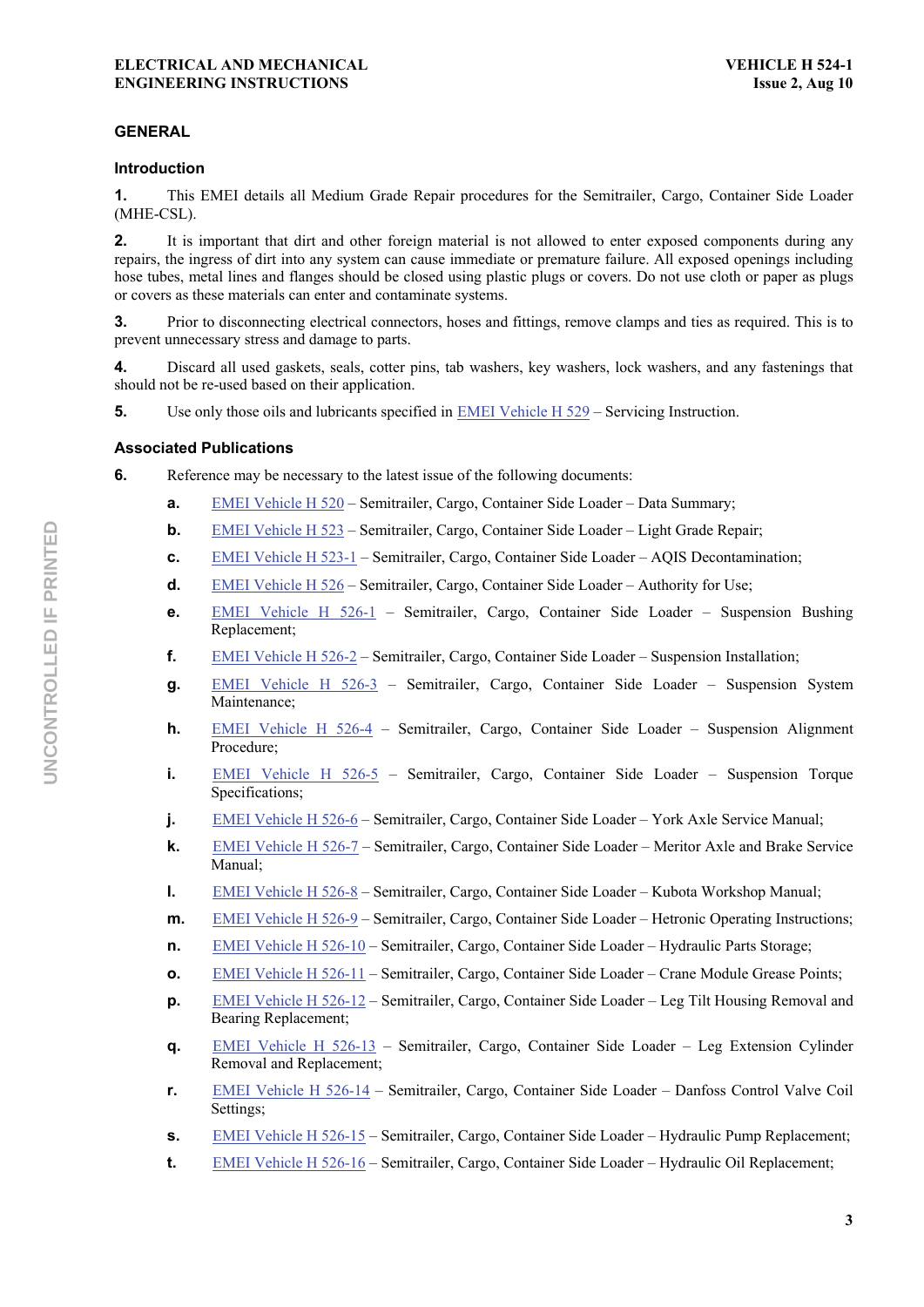#### **ELECTRICAL AND MECHANICAL ENGINEERING INSTRUCTIONS**

- **u.** EMEI Vehicle H 526-17 Semitrailer, Cargo, Container Side Loader Arm Bearings and Pins Replacement;
- **v.** EMEI Vehicle H 526-18 Semitrailer, Cargo, Container Side Loader Lifting Lug Wear Limits;
- **w.** EMEI Vehicle H 526-19 Semitrailer, Cargo, Container Side Loader Crane Pin Names:
- **x.** EMEI Vehicle H 526-20 Semitrailer, Cargo, Container Side Loader Top Arm Removal;
- **y.** EMEI Vehicle H 526-21 Semitrailer, Cargo, Container Side Loader Remove and Replace G Pin;
- **z.** EMEI Vehicle H 526-22 Semitrailer, Cargo, Container Side Loader Remove Top Arm Cylinder;
- **aa.** EMEI Vehicle H 526-23 Semitrailer, Cargo, Container Side Loader Remove Bottom Arm;
- **bb.** EMEI Vehicle H 526-24 Semitrailer, Cargo, Container Side Loader Remove and Replace Stabiliser Extension Cylinder;
- **cc.** EMEI Vehicle H 526-25 Semitrailer, Cargo, Container Side Loader Remove Stabiliser Housing;
- **dd.** EMEI Vehicle H 526-26 Semitrailer, Cargo, Container Side Loader Replacing Bearings;
- **ee.** EMEI Vehicle H 526-27 Semitrailer, Cargo, Container Side Loader Wear Pad Replacement;
- **ff.** EMEI Vehicle H 526-28 Semitrailer, Cargo, Container Side Loader Top Arm Installation;
- **gg.** EMEI Vehicle H 526-29 Semitrailer, Cargo, Container Side Loader Replace Stabiliser Foot;
- **hh.** EMEI Vehicle H 526-30 Semitrailer, Cargo, Container Side Loader Replace Crane Assembly;
- **ii.** EMEI Vehicle H 526-31 Semitrailer, Cargo, Container Side Loader Replace Lifting Arm and Stabiliser Leg Pivot Pin;
- **jj.** EMEI Vehicle H 526-32 Semitrailer, Cargo, Container Side Loader Replace Traverse Cylinder;
- kk. EMEI Vehicle H 526-33 Semitrailer, Cargo, Container Side Loader Replace Stabiliser Tilt Cylinder;
- **ll.** EMEI Vehicle H 526-34 Semitrailer, Cargo, Container Side Loader Replace Bottom Arm Cylinder;
- **mm.** EMEI Vehicle H 526-35 Semitrailer, Cargo, Container Side Loader Updating LCD Display Pages;
- **nn.** EMEI Vehicle H 526-36 Semitrailer, Cargo, Container Side Loader Updating Front and Rear ECU Programs;
- **oo.** EMEI Vehicle H 526-37 Semitrailer, Cargo, Container Side Loader Calibrating SMARTlift™ Angle Sensors;
- **pp.** EMEI Vehicle H 526-38 Semitrailer, Cargo, Container Side Loader Hetronic Frequency Setup;
- **qq.** EMEI Vehicle H 526-39 Semitrailer, Cargo, Container Side Loader Software Updating Procedure;
- **rr.** EMEI Vehicle H 526-40 Semitrailer, Cargo, Container Side Loader SMARTlift™ Troubleshooting;
- **ss.** HEMEI Vehicle H 526-41 Semitrailer, Cargo, Container Side Loader SMARTlift™ Crane Synchronisation Procedure;
- **tt.** EMEI Vehicle H 526-42 Semitrailer, Cargo, Container Side Loader Starting SMARTlift™ with a Discharged ECU Battery;
- **uu.** EMEI Vehicle H 526-43 Semitrailer, Cargo, Container Side Loader Cold Weather Operation of SMARTlift<sup>™</sup> Display;
- **vv.** HEMEI Vehicle H 526-44 Semitrailer, Cargo, Container Side Loader SMARTlift™ Load Test Procedure;
- **ww.** EMEI Vehicle H 529 Semitrailer, Cargo, Container Side Loader Servicing Instruction;
- **xx.** EMEI Misc Equip  $\Omega$  008 Lifting Tackle Components Inspection for Useability;
- **yy.** EMEI Misc Equip O 391 Flat Synthetic Webbing Slings Operator Instructions;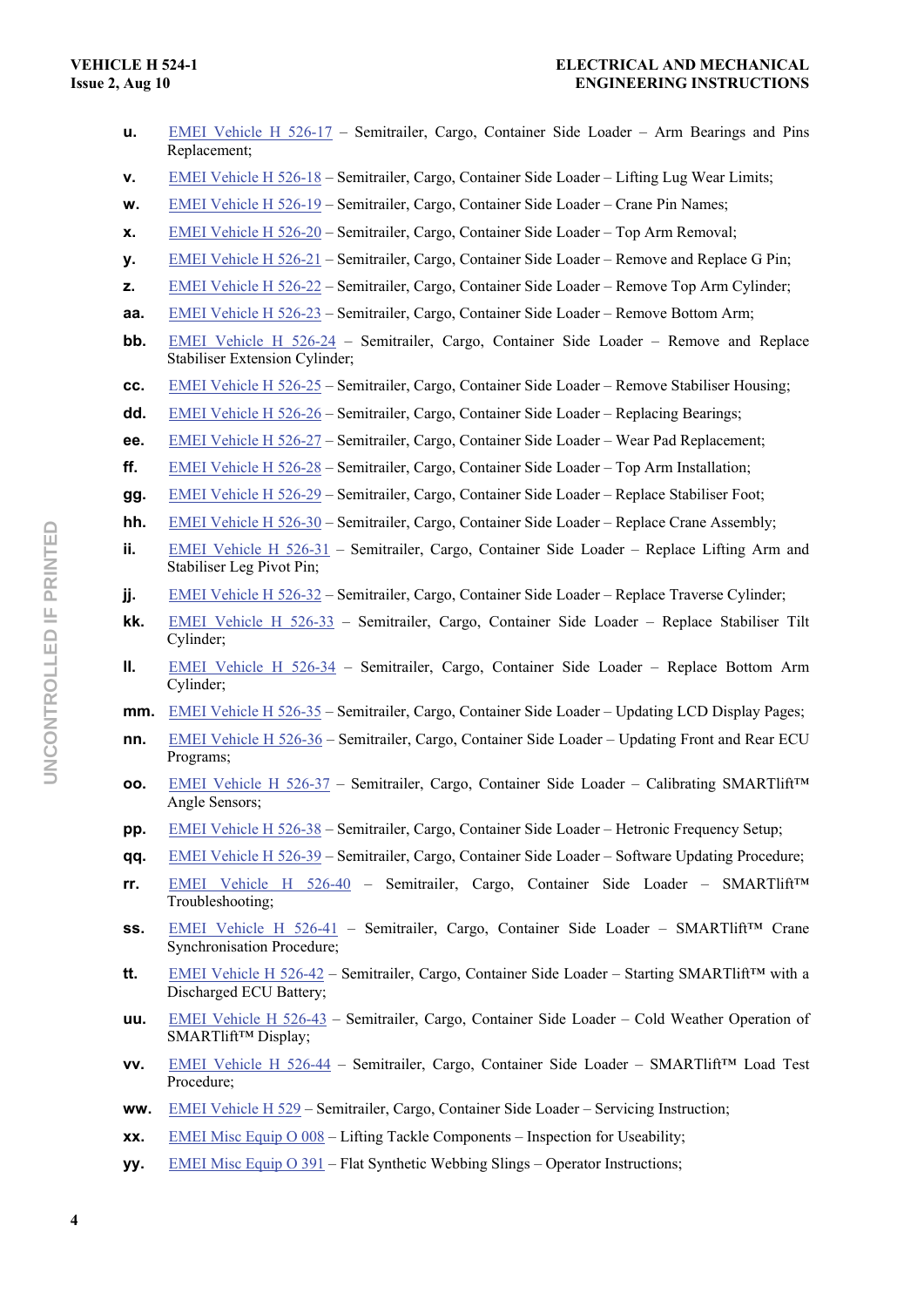- **zz.** EMEI Misc Equip O  $392$  Flat Synthetic Webbing Slings General Description;
- **aaa.** EMEI Vehicle D 108 Recovery Equipment Inspection for Useability;
- **bbb.** EMEI Workshop  $D$  701 Painting of Army Equipment Repair Policy for Equipment Painted in Polyurethane Paint;
- **ccc.** DEF(AUST)206F Petroleum, Oils and Lubricants Handbook;
- **ddd.** Material Safety Data Sheets (MSDS) Product Information Sheets; and
- **eee.** Technical Regulation of ADF Materiel Manual Land (TRAMM-L).

**Safety** 

# **WARNING**

**PUP contains poly-functional isocynates that are toxic in low concentrations and are respiratory system and skin irritants. Personnel, handling, mixing, spraying or repairing PUP must wear suitable protective equipment, use suitable facilities, and adopt appropriate safety procedures.** 

**PUP is most hazardous as a liquid, dry PUP is less hazardous but must be treated as industrial waste. Fine, dry PUP particles generated by sanding or grinding are eye and lung irritants.** 

**7.** The MHE-CSL is painted with polyurethane paint (PUP). If the MHE-CSL requires repairs that necessitate the removal of painted surfaces then refer to EMEI Workshop D 701.

# **WARNING**

**The MHE-CSL operating under load produces noise levels approaching 85 dB(A), all personnel must wear appropriate hearing protection.** 

**8.** The MHE-CSL operates at approximately 85 dB(A) when under load. Operators and maintenance staff will need to be aware of this hazard and shall wear approved hearing protection when operating the equipment.



**Operation of the MHE-CSL requires hydraulic oil under extreme pressures. Oil escaping from the system under pressure is dangerous and can cause serious injury.** 

**9.** The MHE-CSL systems require hydraulic oil under pressure for operation. The system oil pressure may reach 280 bar and all hydraulic pressure is to be relieved from the system prior to conducting any maintenance or repairs.



**The MHE-CSL is a crane system capable of lifting 36 000 kg. Operators and maintenance staff are to be aware of the dangers of operating this equipment, and be fully conversant with the safe operating zones.** 

**10.** The MHE-CSL crane modules are capable of lifting 36 000 kg. Operators and maintenance staff are to be aware of the safe operating zones when operating the load handling system. The safe operating zones are identified on a placard fixed to the rear of the trailer on the right-hand side.

#### **Special Tools**

**11.** The special tools listed in Table 1 are required to complete the Medium Grade Repairs listed in this EMEI.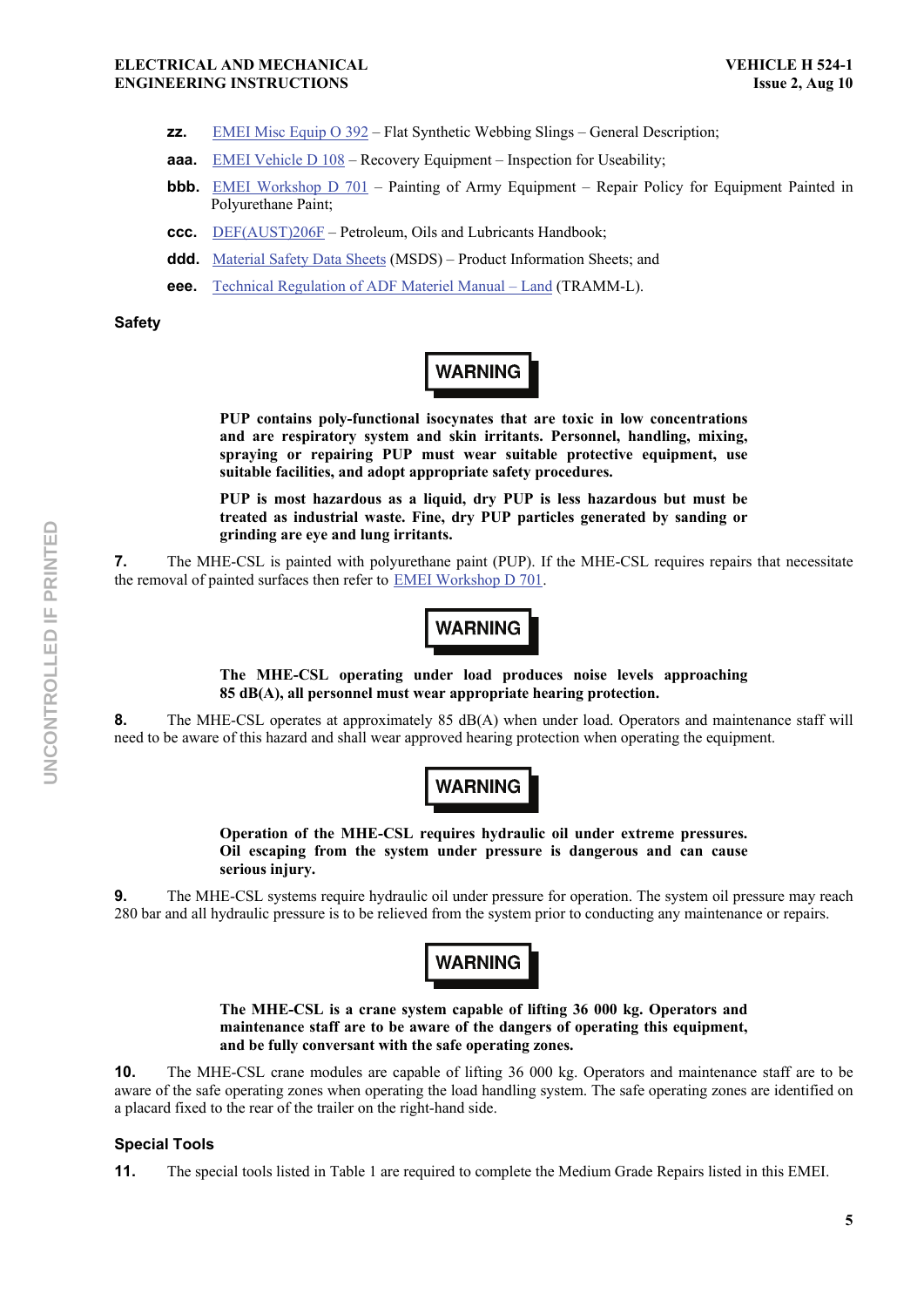# **WARNING**

**When inspecting and using lifting tackle the appropriate personal protective equipment is to be used.** 

**12.** In accordance with EMEI Misc Equip O 008 the Crane Arm Lifting Rig Kit NSN 2330-66-158-4285 is to be visually inspected for general deterioration and deformation by the operator prior to any use. The kit is also subject to six-monthly Technical Inspections, with the exception of flat synthetic webbing slings, which are to be technically inspected every three months. All inspections are to be conducted by a competent person.

**13.** Flat synthetic webbing slings are described in EMEI Misc Equip O 392 – General Description, and the use of flat synthetic webbing slings is described in EMEI Misc Equip O 391 – Operator Instructions.

**14.** The inspection of shackles, and the destruction methods for any defective shackles or eyebolts is described in EMEI Vehicle  $D$  108 – Inspection for Useability.

| Serial        | Part No               | <b>NSN</b>       | <b>Description</b>                |
|---------------|-----------------------|------------------|-----------------------------------|
|               | S <sub>1</sub> -39358 | 2330-66-158-4285 | Crane Arm Lifting Rig Kit         |
| $\mathcal{P}$ | S-24736               | TBA              | Narrow bushing tool, suspension   |
| 3             | S-21307               | TBA              | Standard bushing tool, suspension |
| 4             | EL-34366              | 4920-98-207-3104 | Software downloading tool         |

# **Table 1 Special Tools**

# **SUSPENSION**

# **Remove and Replace the Suspension Bushings**

**15.** Remove and replace the suspension bushings in accordance with EMEI Vehicle H 526-1.

# **Remove and Install the Axle Assembly**

**16.** Remove and install the axle assembly in accordance with EMEI Vehicle H 526-2 pages 4 to 12.

# **Remove and Install the Suspension Assembly**

**17.** Remove and install the suspension assembly in accordance with EMEI Vehicle H 526-2 pages 13 to 18.

# **Remove and Install the Axle Y Beam Sub-assembly**

**18.** Remove and install the axle Y beam sub-assembly in accordance with EMEI Vehicle H 526-2 pages 19 and 20.

#### **Suspension System Welding Procedures**

**19.** The suspension system approved welding procedures and standards are detailed in EMEI Vehicle H 526-2 pages 21 to 29.

#### **Remove and Install the Axle U-bolts**

**20.** Remove and install the axle U-bolts in accordance with EMEI Vehicle H 526-2 page 30.

#### **Axle Alignment**

**21.** Carry out axle alignment in accordance with EMEI Vehicle H 526-2 pages 32 to 37.

#### **Remove and Install the Slider System**

**22.** Remove and install the slider system in accordance with EMEI Vehicle H 526-2 pages 38 to 45.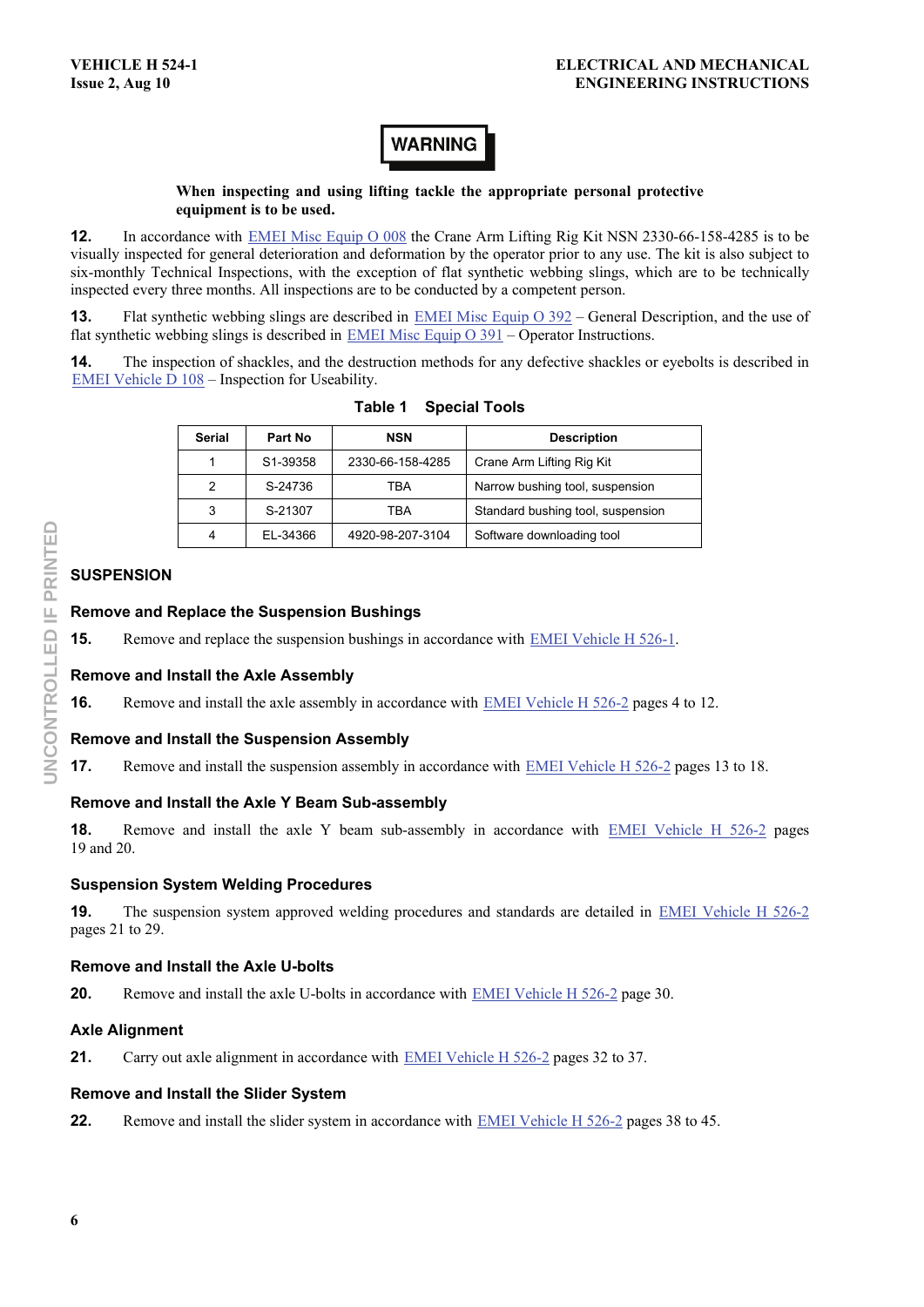#### **ELECTRICAL AND MECHANICAL ENGINEERING INSTRUCTIONS**

#### **Suspension System Torque Specifications**

**23.** The suspension system torque specifications are detailed in **EMEI Vehicle H 526-2** page 57.

#### **Adjust the Ride Height**

**24.** Adjust the ride height in accordance with EMEI Vehicle H 526-3 pages 8 and 9.

#### **Remove and Replace an Air Spring**

**25.** Remove and replace an air spring in accordance with EMEI Vehicle H 526-3 page 9.

#### **Carry Out Trailer Alignment**

**26.** Carry out trailer alignment procedures to ensure all wheels are parallel to each other, and perpendicular to the trailer centreline in accordance with EMEI Vehicle H 526-4.

#### **Adjust the Wheel Bearings**

**27.** Adjust the wheel bearings in accordance with EMEI Vehicle H 526-6 page 3.

#### **Remove and Replace the Wheel Studs**

**28.** Remove and replace the wheel studs in accordance with EMEI Vehicle H 526-6 page 5.

#### **Remove and Replace the Wheel Bearing Cup**

**29.** Remove and replace the wheel bearing cup in accordance with EMEI Vehicle H 526-6 pages 5 and 6.

#### **BRAKES**

#### **Remove and Replace the Brake Autoslack Adjusters**

**30.** Remove and replace the brake autoslack adjusters in accordance with EMEI Vehicle H 526-6 pages 7 and 8.

#### **Remove and Replace the Brake Camshafts**

**31.** Remove and replace the brake camshafts in accordance with EMEI Vehicle H 526-7 pages 18 to 20.

#### **Remove and Replace the Wheel Hub and Brake Drum**

**32.** Remove and replace the wheel hub and brake drum in accordance with EMEI Vehicle H 526-7 pages 34 to 37.

# **CRANE LIFTING MODULES**

#### **Remove and Replace the Leg Tilt Housing**

**33.** Remove and replace the leg tilt housing in accordance with EMEI Vehicle H 526-12.

# **Remove and Replace the Leg Extension Cylinder**

**34.** Remove and replace the leg extension cylinder in accordance with EMEI Vehicle H 526-13.

#### **Remove and Replace the Hydraulic Pump**

**35.** Remove and replace the hydraulic pump in accordance with EMEI Vehicle H 526-14.

#### **Remove and Replace the Hydraulic Drive Coupling**

- **36.** To remove the hydraulic pump drive coupling carry out the following steps:
	- **a.** Loosen and remove the four retaining bolts securing the hydraulic pump to the flywheel housing.
	- **b.** Slide the hydraulic pump to the rear, away from the housing.
	- **c.** Loosen and remove the eight bolts securing the flywheel housing to the engine crankcase.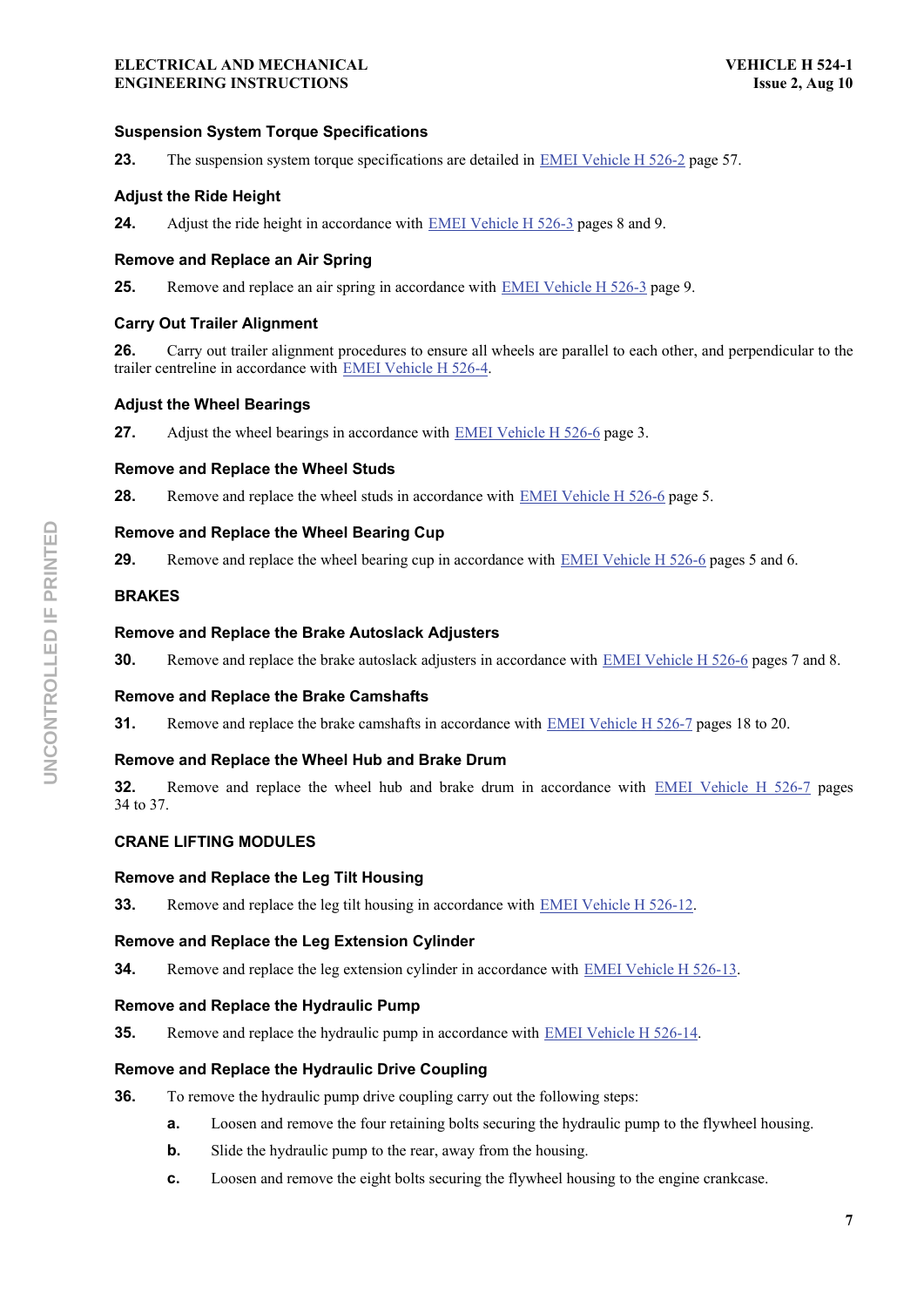- **d.** Remove the flywheel housing.
- **e.** Loosen and remove the bolts securing the drive coupling to the flywheel, and remove the coupling.
- **37.** To install the hydraulic pump drive coupling carry out the following steps:
	- **a.** Place the drive coupling into position on the flywheel and insert the bolts.
	- **b. Tighten the bolts that secure the drive coupling to the flywheel to a torque setting of 50 N.m.**
	- **c.** Place the flywheel housing into position and insert the eight retaining bolts and tighten them.
	- **d.** Slide the hydraulic pump into position aligning the input shaft with the coupling.
	- **e.** Insert the four hydraulic pump mounting bolts and tighten them to a torque setting of 40 N.m.

#### **Remove and Replace the Directional Control Valve Assembly**

- **38.** To remove the hydraulic directional control valve assembly (Figure 1) carry out the following steps:
	- **a.** Thoroughly clean the valve assembly and surrounding areas.
	- **b.** Tilt the stabiliser leg upwards, and raise the bottom arm to provide clear access to the valve.
	- **c.** Mark and remove the electrical plugs from the valve to ensure the plugs are refitted correctly during reassembly.
	- **d.** Mark and remove all hydraulic hoses from the valve to ensure the hoses are refitted correctly during reassembly.
	- **e.** Replace any broken or damaged electrical plugs, wiring, hydraulic hoses or fittings.
	- **f.** Remove the valve mounting bolts.
	- **g.** Carry out further cleaning of the valve assembly and replace any parts required.
	- **h.** If the complete valve assembly is being replaced, ensure all ports are clean and clear of obstructions prior to installation and renew the mounting bolts.

**39.** To install the hydraulic directional control valve assembly carry out the following steps:

- **a.** Mount the valve assembly onto the unit and securely tighten the mounting bolts.
- **b.** Refit the hydraulic hoses.

#### **NOTE**

Ensure the hydraulic hose fittings are clean before fitting to the valve.

- **c.** Refit the electrical plugs.
- **d.** Start the engine and check the hydraulic system for leaks.
- **e.** Test all hydraulic functions to ensure electrical and hydraulic system integrity.
- **f.** Adjust the main relief valve setting in accordance with EMEI Vehicle H 526-15.
- **g.** Ensure all hoses and wiring are secured and clear of any moving parts.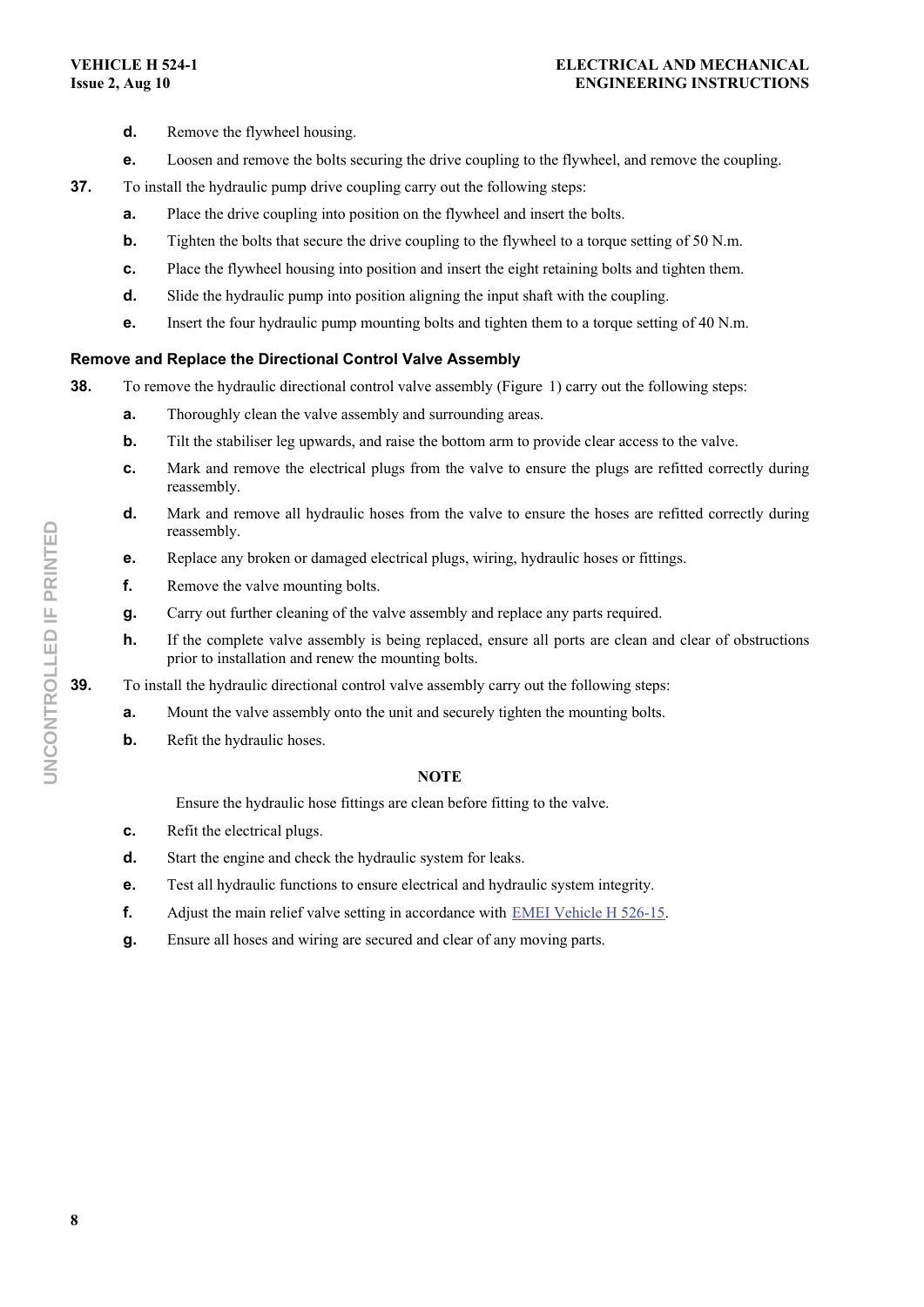

**Figure 1 Directional Control Valve Assembly** 

# **Remove and Replace the Arm Bearings and Pins**

**40.** Remove and replace the arm bearings and pins in accordance with EMEI Vehicle H 526-17.

# **Remove and Replace the Top Arm**

**41.** Prior to removing the top arm using the lifting kit provided in Block Scale 2406/33, ensure it is serviceable in accordance with the details specified in Paragraphs  $11$  to  $14$  of this EMEI.

**42.** Remove and replace the top arm in accordance with EMEI Vehicle H 526-20 and EMEI Vehicle H 526-28.

# **Remove and Replace the G Pin**

**43.** Remove and replace the G pin in accordance with EMEI Vehicle H 526-21.

# **Remove and Replace the Top Arm Cylinder**

**44.** Remove and replace the top arm cylinder in accordance with EMEI Vehicle H 526-22.

#### **Remove and Replace the Bottom Arm**

**45.** Prior to removing the bottom arm using the lifting kit provided in Block Scale 2406/33, ensure it is serviceable in accordance with the details specified in Paragraphs 11 to 14 of this EMEI.

**46.** Remove and replace the bottom arm in accordance with EMEI Vehicle H 526-23.

#### **Remove and Replace the Stabiliser Extension Cylinder**

**47.** Remove and replace the stabiliser extension cylinder in accordance with EMEI Vehicle H 526-24.

# **Remove and Replace the Stabiliser Housing**

**48.** Remove and replace the stabiliser housing in accordance with EMEI Vehicle H 526-25.

#### **Remove and Replace the Arm Bearings**

**49.** Remove and replace the arm bearings in accordance with **EMEI** Vehicle H 526-26.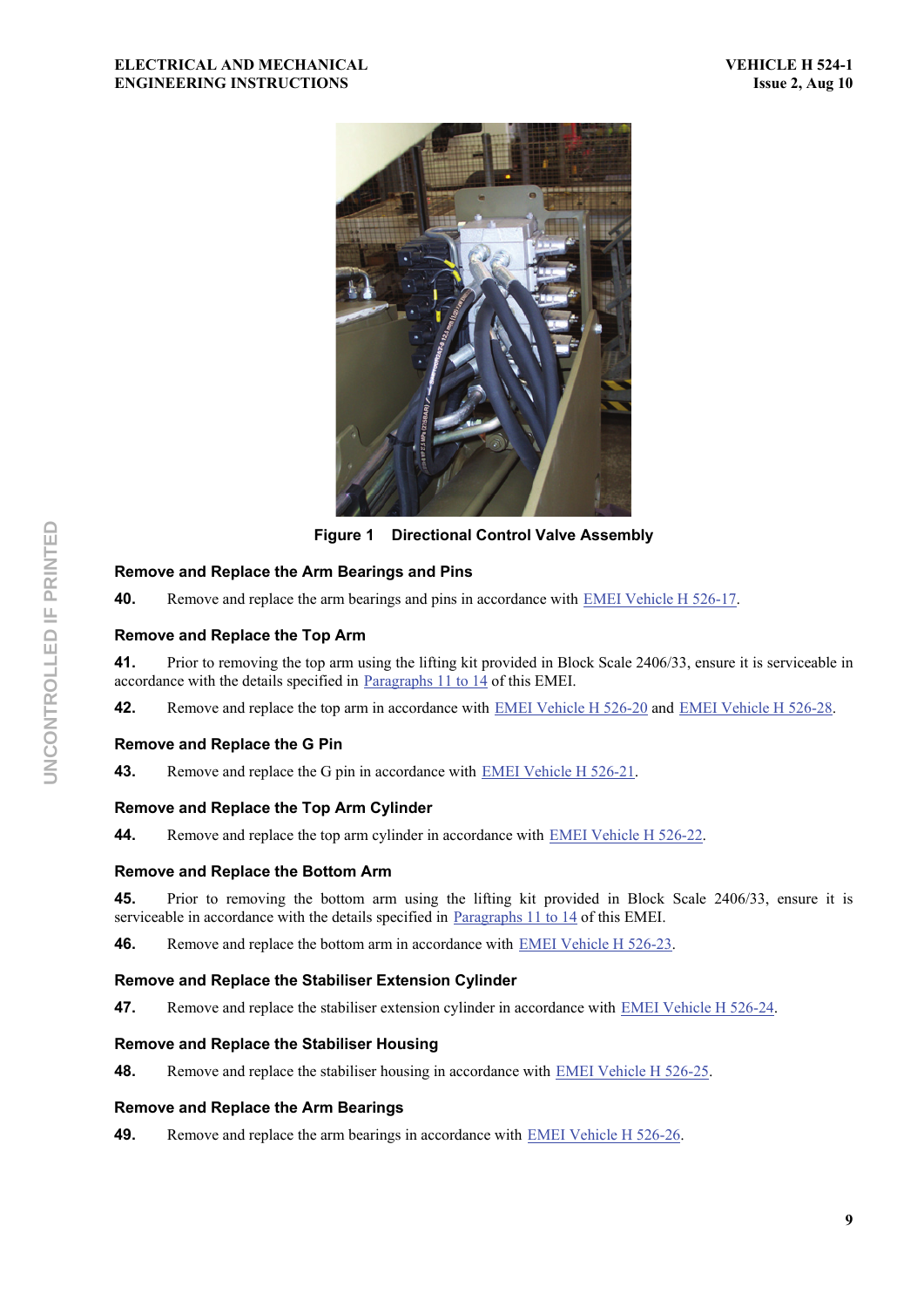#### **Remove and Replace the Wear Pads**

**50.** Remove and replace the wear pads in accordance with **EMEI Vehicle H 526-27**.

#### **Remove and Replace the Crane Assembly**

**51.** Remove and replace the crane assembly in accordance with EMEI Vehicle H 526-30.

#### **Remove and Replace the Lifting Arm and Stabiliser Leg Pivot Pins**

**52.** Remove and replace the lifting arm and stabiliser leg pivot pins in accordance with EMEI Vehicle H 526-31.

#### **Remove and Replace the Traverse Cylinder**

**53.** Remove and replace the traverse cylinder in accordance with EMEI Vehicle H 526-32.

#### **Remove and Replace the Stabiliser Tilt Cylinder**

**54.** Remove and replace the stabiliser tilt cylinder in accordance with **EMEI Vehicle H 526-33**.

#### **Remove and Replace the Bottom Arm Cylinder**

**55.** Remove and replace the bottom arm cylinder in accordance with EMEI Vehicle H 526-34.

# **SMARTLIFT™ AND ELECTRICAL SYSTEMS**

# **Update the Front and Rear ECU Programs**

**56.** Update the front and rear ECU programs in accordance with EMEI Vehicle H 526-36.

#### **Update the SMARTlift™ Software**

**57.** Update the SMARTlift™ software in accordance with EMEI Vehicle H 526-39.

# **POWER PACK**

# **Remove and Install the Power Pack**

# **WARNING**

**Ensure that all residual hydraulic system oil pressure has been relieved before commencing the removal of the power pack.** 

- **58.** To remove the power pack carry out the following steps:
	- **a.** Disconnect the batteries at the isolation switches.
	- **b.** Disconnect and secure the hydraulic return line at the hydraulic tank.
	- **c.** Disconnect the hydraulic pressure line at the pressure filter outlet.
	- **d.** Remove the hydraulic return and load sense lines at the hydraulic manifold.
	- **e.** To prevent the unnecessary loss of hydraulic oil and contamination of the system. Ensure that all hydraulic lines and fittings are sealed with caps and plugs once disconnected.
	- **f.** Remove the left-hand rear tool box.
	- **g.** Disconnect all wiring at the electrical junction box. Ensure that the wires are labelled for correct reconnection during installation.
	- **h.** Disconnect the positive and negative battery cables at the rear of the battery box.
	- **i.** Disconnect the air lines that control the air solenoid.
	- **j.** Using a forklift truck from the hydraulic/fuel tank side, support the frame of the power pack.